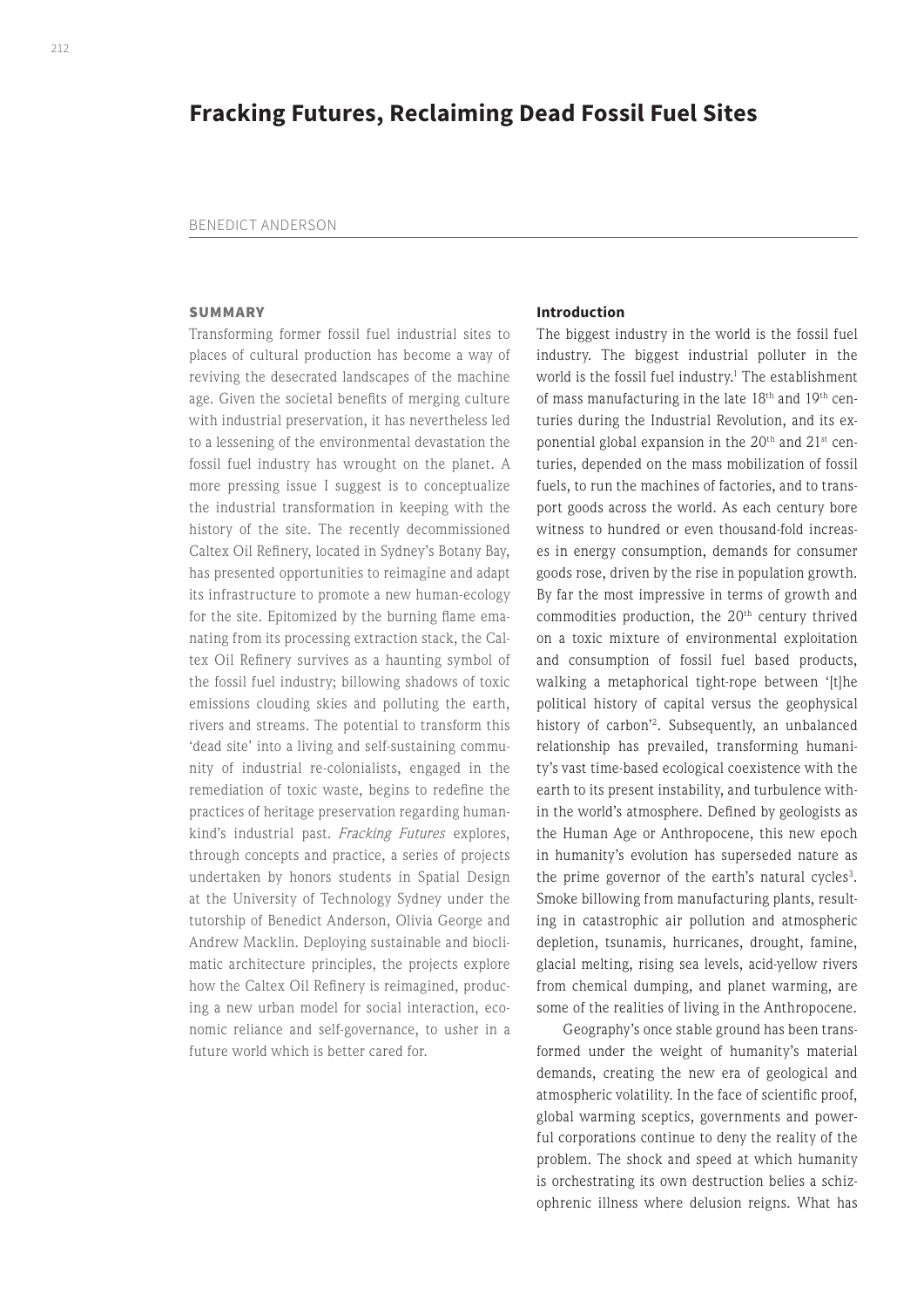resulted from this schism between humans and the planet can best be described as a form of substance abuse of the earth's resources, producing hallucinogenic realities where consumption and profit dominate the earth's and ultimately humanity's survival. The inhibited motivation exhibited by governments and corporations in dealing with earth's environmental problems can be measured in terms of economic and geo-political contests between countries, and carbon emission reduction targets.

Populist policies for untenable growth predictions are traded against the cost of environmental degradation and animal and plant species extinction. In *Extinction: A Radical History*, Ashely Dawson proposes that humanity's confrontation with its own demise cannot be decoupled from industrial capital and societal inequality. 'Extinction is both a material reality and a cultural discourse that shapes popular perceptions of the world, one that often legitimizes a non-egalitarian social order'4 . The results of a 'non-egalitarian social order' are clearly visible in the increasing disorder of the world's population spreading over the earth's geography. The capital held by an infinitesimally small corporate minority has mobilized the global migration of the world's population from rural areas to mega-cities, to fill the factory floors with their labor. The example of China's and India's economic surge over the last 30 years has led to an unprecedented explosion in disposable income, and an insatiable appetite from a bourgeoning middle class for consumer goods. Of course these countries are not alone – growth and capital have spread throughout the world's developing economies. In *Das Kapital*, Karl Marx's critique of capital was to draw connections to labor fetishization in the exchange for the consumption of goods, which, if we are to believe the economists, has not yet reached its peak in the 21<sup>st</sup> century. Marx called for a 'metabolic' convergence between people and nature; usurping the capitalist system of plundering the earth's resources in favor of an ecological partnership. In the 20<sup>th</sup> and 21<sup>st</sup> centuries, automated production, along with a shift in energy generation from fossil fuel fed furnaces to alternative energy sources, has resulted in the abandonment of outmoded industrial sites. In many developed economies, this has led to either their demolition or preservation as relics of a region's industrial heritage. Nevertheless, a cloud remains over the question of what it means to preserve heritage sites associated with environmental degradation. Given that former

industrial sites contain visually arresting infrastructure, the practices of preservation often put in the foreground aesthetic conversions to the point of fetishizing their histories of environmental depletion and destruction.

Transformation, adaptation and gentrification are terms usually associated with the redevelopment of former industrial sites – altering, more often than not, their original production and economic function. Reprogrammed industrial sites, such as the Zollverein in Essen, a former coal processing plant, the Battersea Power Station in London, a former coal-fired plant, and the remuneration of 'ruinscapes' created by coal and ore mining, such as Broken Hill in New South Wales, Australia, are some examples of the transformation of dead fossil fuel sites to places of cultural heritage spectatorship. In his seminal work, Guy Debord reminds us that, 'THE SPECTACLE IS NOT a collection of images; rather, it is a social relationship between people that is mediated by images'. Debord continues to assert that dislocation is where the spectacle appears: "…at once as society itself, as a part of society, and as a means of unification"5 .

Within the makeover preservations of dead fossil sites, there is a pervading sense that preserving industrial sites as modern heritage markers is under-supported by the safety net of cultural production; museums, exhibitions, theatres, performances, and night-time light phantasmagorias, that celebrate and exonerate, in my view, their destructive past. Indeed, there persists an obsession that cultural production can reseed industrial landscapes by performing environmental cleansing. In *Augmented Landscapes*, architects Mark Smout and Laura Allen argue that human-controlled landscapes take on 'an artificial patination. Alien materials interrupt the processes of growth and decay. New and evolving features created by man are, to an extent, absorbed by the fluid and yielding nature of our surroundings'6 .

Culture, it appears, has become a safe vehicle for industrial conversion, but one, I argue, which leads to a forgetting of the environmental destruction wrought in the process. Such practices have more in common with the glorification of the past, whereby industrial memories of environmental degradation are ceded to industrial scale entertainment. In *Manifesto for Living in the Anthropocene*, Katherine Gibson asks for collaborative 'economy-ecology relations', and ways 'of imagining and enacting an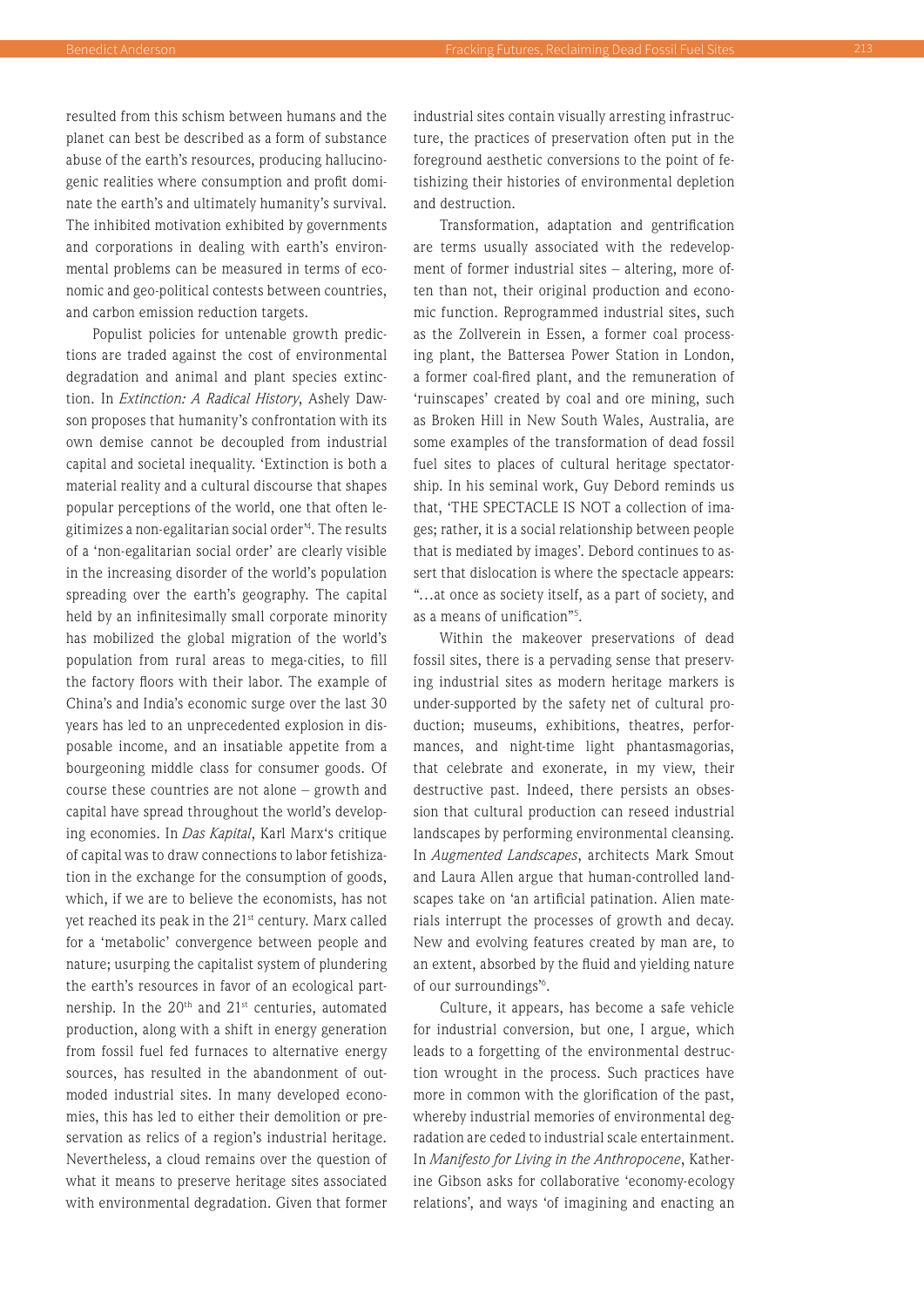

Fig. 1: View of fuel processing infrastructure buildings, Caltex Oil Refinery Botany Bay Sydney (2016)

ethic for living in the Anthropocene'7 . To imagine new communities of people engaged with an ethical co-existence with the earth is further echoed by Ian Angus, who argues that 'survival in the Anthropocene requires radical social change, replacing fossil capitalism with an ecological civilization, ecosocialism'8 . To engage an 'ecosocialism' ideology calls for a radical new conception of living, inhabiting and working in the toxic histories of dead fossil fuel sites.

*Fracking Futures* is an attempt to illustrate an 'ecosocialism' through a set of projects undertaken by honors students in Spatial Design, who were tasked with conceiving new programs at the decommissioned Caltex Oil Refinery in Sydney's Botany Bay.<sup>9</sup> Remedial in conception, the projects express a test case exploration via design, economy, social and environmental responsibility, the capacity to confront humanity's convulsive destabilization of the earth's environment. The projects seek to assert a way of confronting the mirror of human environmental devastation by instigating the emergence of a radical practice of heritage. Conceived as an antithesis to shale oil drilling, the aims of the projects are fourfold: 1. to conceive a manifesto of action to adapt the site's existing buildings and infrastructure; 2. to process and treat toxic waste from sources such as mining, shipping, metals, contaminated soil and water, e-waste, human body, pharmaceutical, and fracking, and to finance the remediation of the site from the proceeds of toxic processing; 3. to design a commune for 100 people, who live and work as new settlers of the site, and 4. to develop a strategy for public engagement that places industrial responsibility in the foreground (Fig. 1).

Given these aspiring directives, there are nevertheless problems associated with generating a remedial project on a dead fossil fuel site such as an oil refinery. One such problem is the reasoning of remediating toxic sites that still contain the infrastructure associated with fossil fuel processing. In their volume *Oil Culture*, editors Ross Barrett and Daniel Worden allude to the material re-constitution of oil as spectacle production. 'Articulating oil's value in innumerable creative ways that transcend



Fig. 2: Alchemy, Mercury processing detailing Alchemy (2016)

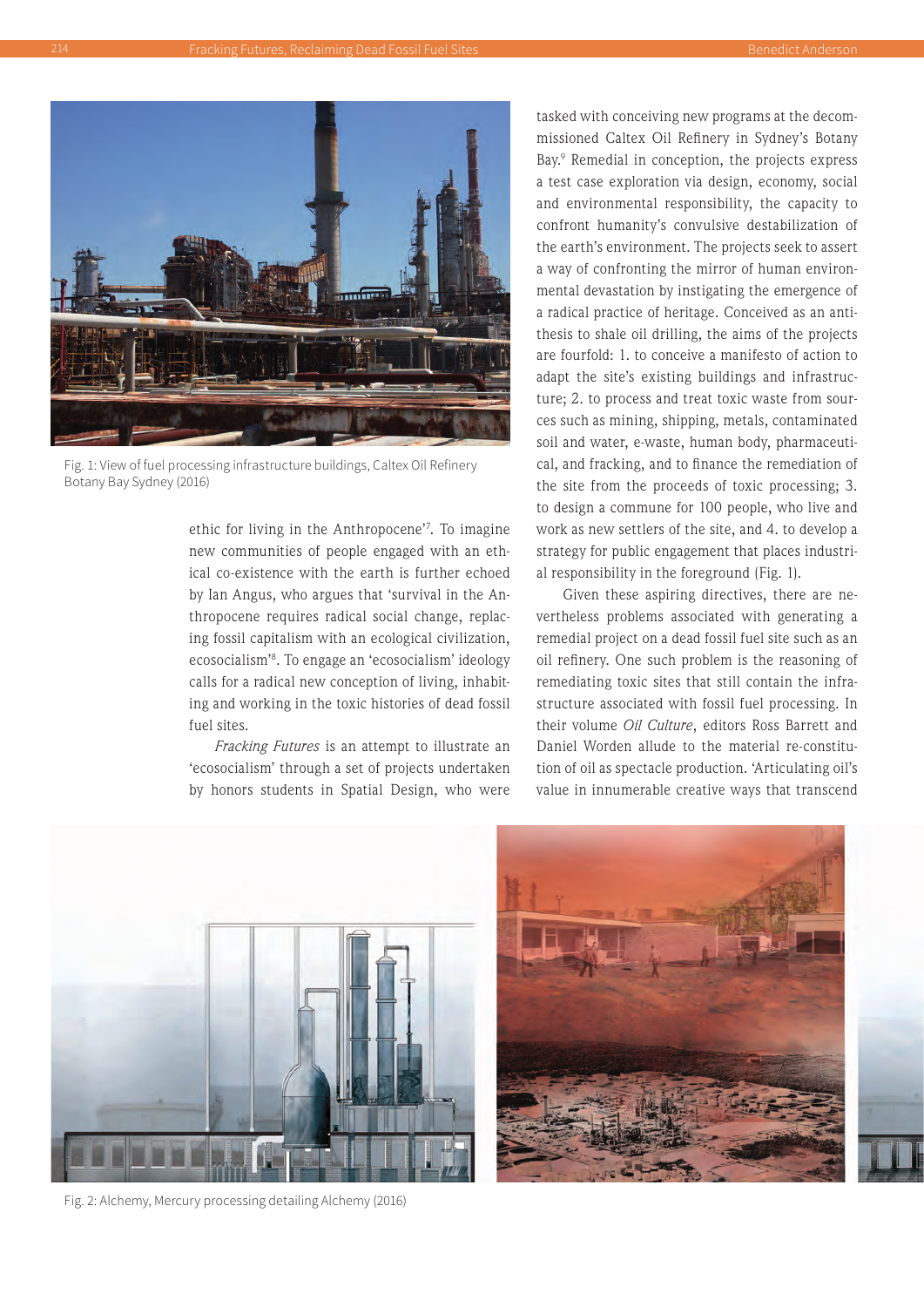(and obscure) its actual material constitution, the resulting images, narratives, and discourses have contributed to the formation of an oil spectacle that has sustained industrial and financial commitments to the expanding system of petrocapitalism'10. Aimed at avoiding the spectacle of 'petrocapitalism', the selected projects can be viewed as a set of generated conditions for remediating a toxic site by a generation who increasingly see themselves as responsible for the previous generation's environmental mistakes in wholly capitalizing fossil fuel mining and production. Deploying sustainable and bioclimatic architecture principles, public programming for social interaction, economic reliance, and self-governance for a new community of settlers, the projects seek to recuperate the geography and terrain lost through the site's industrialization. The students can therefore be viewed in this light as

post-colonialists of the Caltex Oil Refinery, seeking to return the site to its native state, while at the same time eliciting a living and working manifesto that solicits human co-existence and sustainable conditions for the future planet.

## **Projects**

## **Quicksilver – Hannah Clifton**

Quicksilver proposes an alchemical transformation of the oil refinery through the farming of mercury. Since its discovery in antiquity, mercury has been valued as the prodigy element for transformation due to its liquid state and heat sensitivity. Cultivated by medieval alchemists engaged in a quest to create gold, it has since been banned in the 20th century by many countries, and removed from industrial processing and the public domain. What humans produce and use cannot be erased and mercury cannot disappear. Challenging current stigmas and fears associated with mercury, Quicksilver proposes a mercury distillation, temporary storage and research plant, to explore ways of transforming the liquid metal. Harvesting mercury from medical, mining and outdated technologies, the project defines a brave new world of co-existence with the histories of its toxicity, by conceiving new alchemical conversions (Fig. 2).

The overriding purpose of the project is to reinstate the alchemical seduction of mercury as the elixir for site transformation. In the present heated environment of toxic waste, Quicksilver actions modes of advanced technology for safeguarding human inhabitancy of the site. A key 'double skin' element of the project is the public program that provides for a safe interaction between the commune's children, who play in areas adjacent to the mercury storage areas; a symbolic imagery in which mercury is no longer an object of fear, but rather a desirable element to be re-employed for future applications. Orchestrated by zones of quarantine and livable freedom, the site's transformation embodies an evolving and immersive living model for regenerating the dystopic contaminated wasteland of the oil refinery. By combining the toxic material of mercury with the practices for sustainable, ecological and ethical human habitation, site transformation

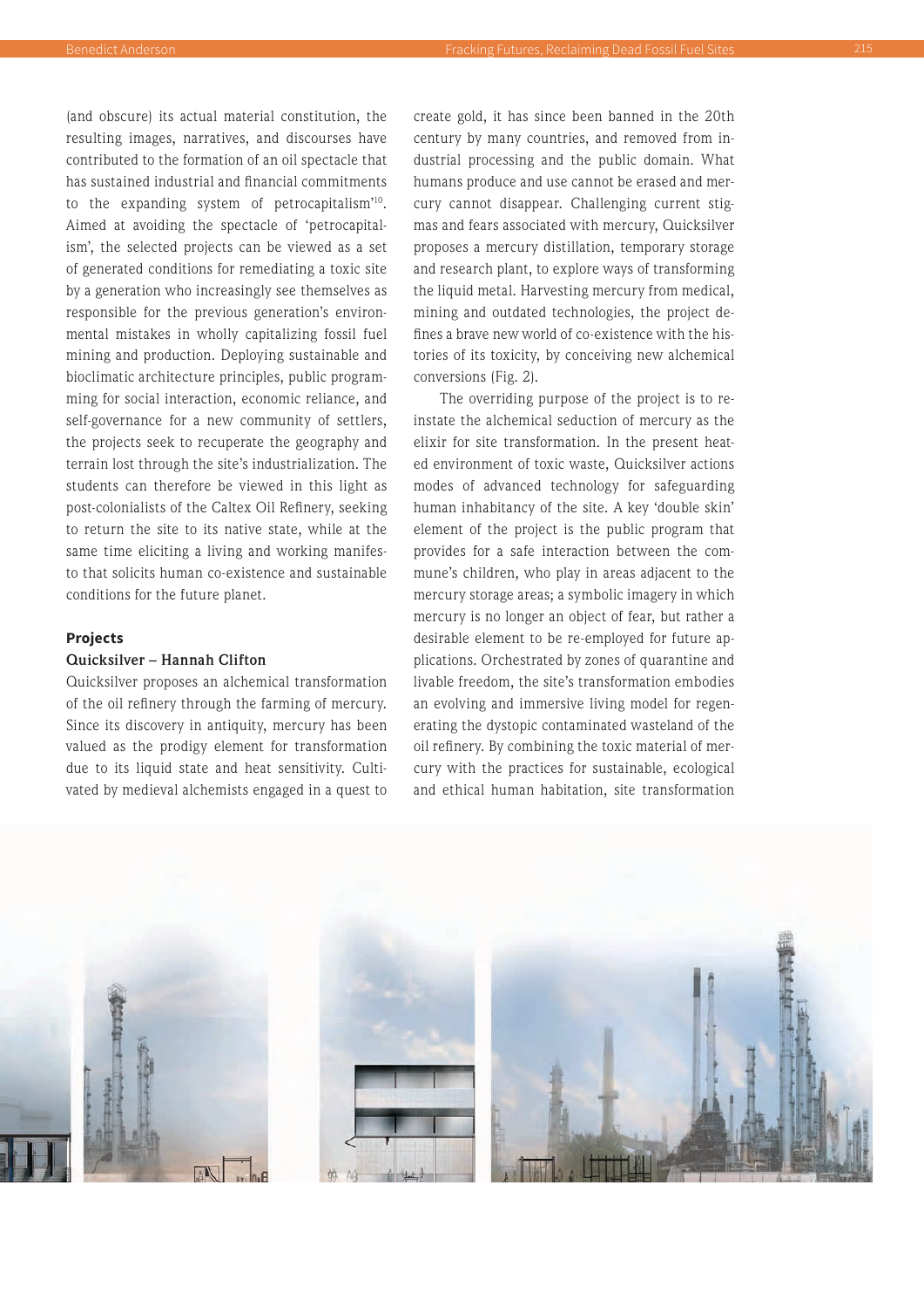and material adaptation are combined and reworked for both the present and the future.

#### **Outpost – Gabrielle Veringa**

Water accounts for 71% of the Earth's surface, and 70% of the human body. Of the 71% surface water, 0.001% is fresh water that sustains life. This vital and scarce resource is considered an economic commodity, and is increasingly being privatized for profit. An estimated 0.01% of this total accessible fresh water (18 billion cubic liters) is contaminated by fossil fuel production every year. Water privatization adds to these alarming statistics: where it has been approved, it has led to the contamination of water supplies through toxic dumping, which is further exacerbated by evaporation – spreading its contaminants throughout the troposphere. Worldwide, 748 million people live without access to clean water, and an estimated 3.5 billion without rights to clean water. For many people in many countries around the world, the equilibrium between fresh water supplies and replenishment is at risk due to increasing demands from manufacturing, unsustainable farming and population expansion (Fig. 3).

Outpost is conceived to challenge the territories of water pollution from industrial toxic waste, by deploying bacteria as the regenerative process for water purification. The human body contains approximately two kilograms of bacterial agents, which it deploys for multiple filtration purposes. The transformation of the bacterial body to the oil

refinery for the processing of fresh water is used to amplify the tension between the body, toxic site and ecological health. Prokaryotic micro-organisms, the bacterial agent of which there are approximately forty types, are deployed as 'toxic eaters' to purify water on the site, and also reduce contamination seepage into the underground water-table. Having the appearance of vast land-based sails, scientifically engineered bacteria harvest toxic water through low energy microbiology. Combining ecological micro-industry, in-ground human residency, water dilution capitalization, socialized water tectonics, and water-embodied advocacy programs, the project aims not only to erase the site's toxic history, but also begin to reverse the degradation of fresh water through the processing of imported toxic water.

## **Horizon of Renewal – Christine Lee**

The petroleum industry has undeniably fed industrial development at the expense and detriment of the earth's natural ecologies. In the wake of the electrical car moving to mass production and affordability, the future urban landscape will be dotted with decommissioned and redundant petrol stations. Horizon of Renewal proposes a twofold interconnected project; first, the transformation of heavily contaminated petrol station sites through soil remediation, sustainable energy harvesting, and 'filling' stations for electric cars; and second, remediation of oil refinery ground and soil for urban farming. The conversion of the petrol stations along with the



Fig. 3: Outpost, adaption of existing infrastructure for toxic water processing (2016)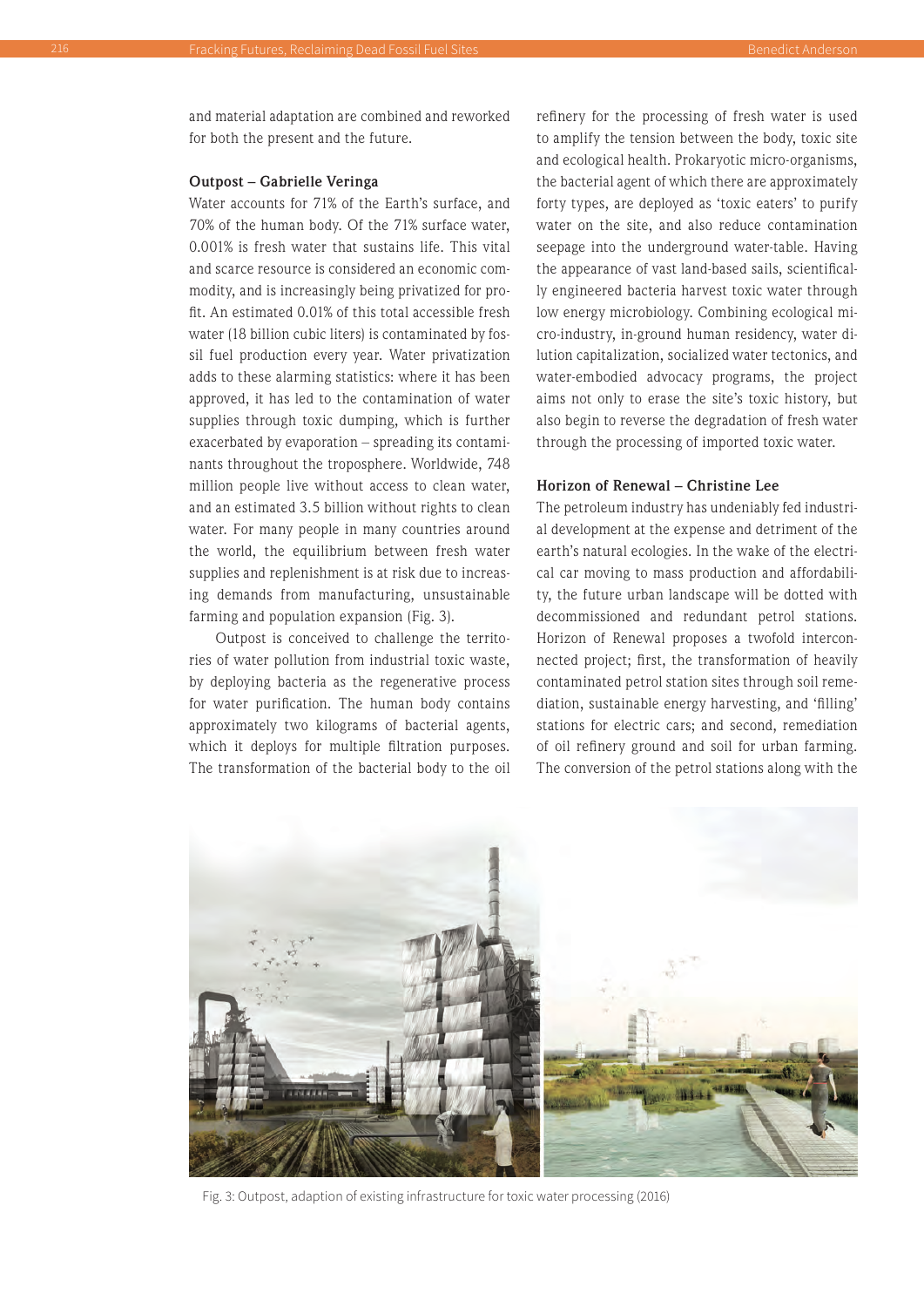

Fig. 4: Horizon of Renewal, Overall site remediation urban farm and petrol station transformation to electric 'filling' stations (2016)

oil refinery highlights the trend in the present age towards freeing humanity from its dependence on toxic fossil fuels (Fig. 4).

The project is economically founded upon the remediation of petrol stations to finance the remediation of the oil refinery. Over time, the community of people living on the oil refinery site will transform their toxic wasteland into a regenerative agricultural landscape, including a market garden, that further sustains their livelihood. Horizon of Renewal seeks to revert the earth's fossil fuel destruction timeline to the organic rhythmical cycles of seasonal plantation and harvesting. The configuration of the commune is governed by this new concept for an organic age, through a process of

adapting the destructive agency of the petrochemical industry to an emissions-free energy source for electrical transportation and food production. This self-governing and self-financing micro-community seeks to redress the past ills of the poorly regulated fossil fuel industry, and move towards a future of environmental agency, technology adaptation, and seasonal farm ecology.

## **Alkaline – William Kelly**

*Alkaline* formulates a middle-ground in reprogramming the Caltex Oil Refinery, by focusing on the relatively recent process of extracting coal seam gas through hydraulic fracking. The extraction processes involved in hydraulic fracking have had devastating



Fig. 5: Alkaline, urban salt farmers, saline cultivation, public swimming pool (2016)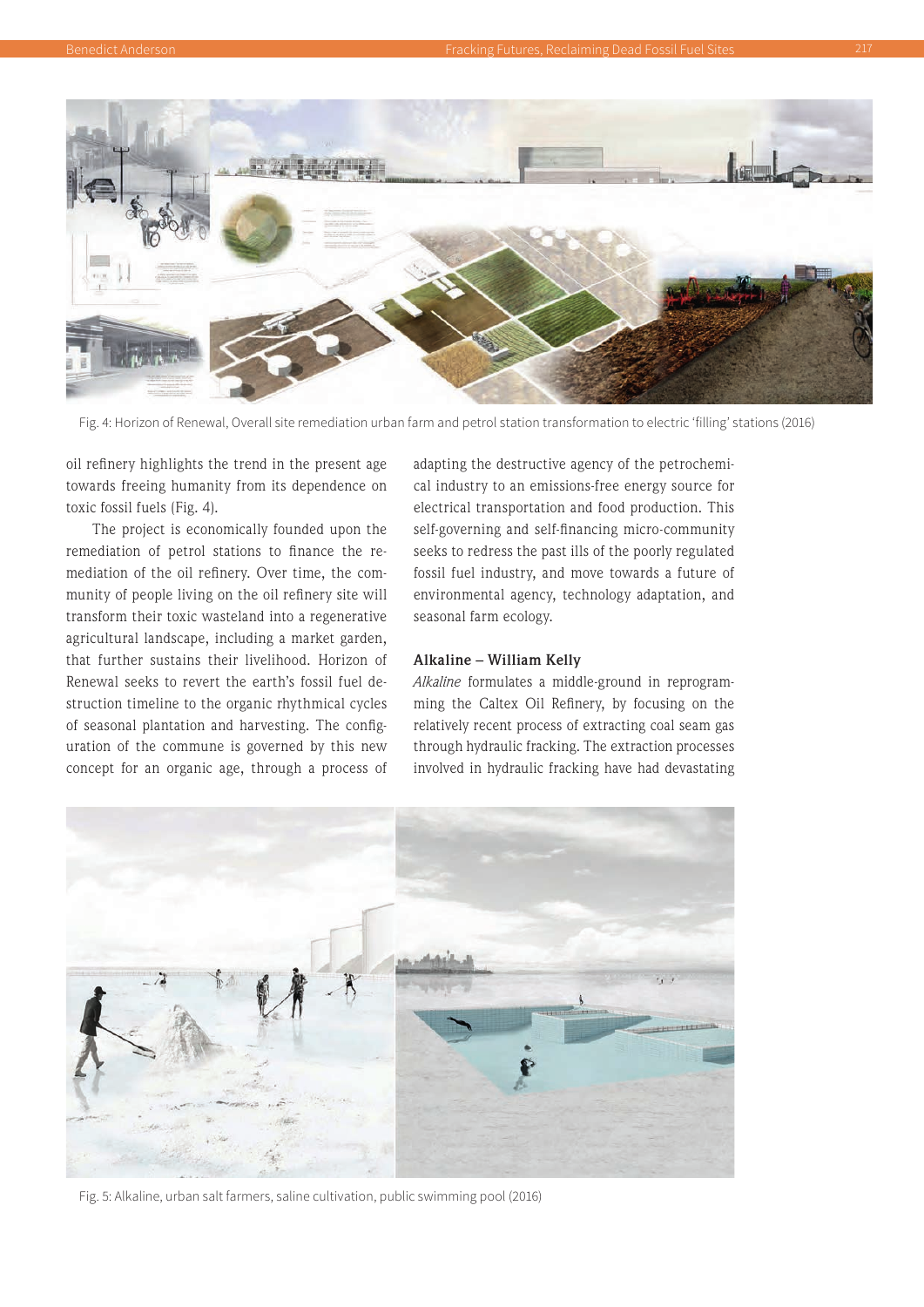effects on the earth's geological composition where it has been deployed. Like the ground it fractures, there is a layered and unavoidable social and environmental by-product exerted by fracking processes on once fertile farming lands. In response to the contamination fracking causes, *Alkaline* promotes an adaptive re-use scheme, in which the toxic flow-back brine generated from coal seam gas extraction is used to create a salt farm on the oil refinery site. The scheme counteracts the toxicity of the oil refinery area by laying a salt crust across its surface, producing a twofold remediation of the site through the by-product of fracking. Firstly, the liquid brine remediates the ground over time by absorbing the toxic chemicals from the surface, with subsequent processing to cleanse the soil. Secondly, the remediated ground allows for the production of crystalline salt through solar evaporation, with an end product of a locally sourced saline for medical applications (Fig. 5).

*Alkaline* proposes an urban salt-lake as the new landmark for a regenerated fossil fuel site to transform its destructive ecological history. Likewise, the project transforms the destructive impact salinity exerts on agriculture to the interior of the body, to provide the basic element of salt required for human survival. As a new micro industry, the salt farm provides employment for a transient population of 'salt farmers' engaged in evaporative salt cultivation, and, at a public level, the scheme deploys transformative bodies of water in the form of a public swimming pool.

#### **Village Vessel – Mitch Winter**

Conceived as an anti-thesis to challenge the duality of passive leisure and environmental ocean degradation, Village Vessel processes the toxic waste products from visiting passenger liners entering Sydney Harbour. The project remediates the black water waste from pleasure liners that is often discharged in the open sea. Black water waste is instead collected from the cruise ships prior to their entering Sydney Harbour, which is then processed on the former oil refinery site. The waste water is conceived as an energy source and through the process of anaerobic digestion transformed into bio-electricity and fertilisers to power the village-commune, resident homes of the nearby town, and the neighbouring desalination plant, as well as supplying itself and urban city farms with organic fertilisers (Fig. 6).

Creating a spatial composition that metaphorically "berths" the pleasure cruise to site remediation and energy production, the realities of passive leisure association with toxic waste by-products is spatially and ecologically combined in developing a new industry to support the commune. The bio-electricity and fertilisers created from processing the waste water is also deployed to remediate the oil refinery's toxic soil, together with a regenerative re-wilding program of indigenous vegetation. The aim is to ignite the balance between human desire for pleasure, symbolized by the ocean cruise, to a regenerative awareness of the environmental costs the desire for passive leisure creates.



Fig. 6: Village Vessel, adaption of oil refinery processing plant to commune housing (2016)